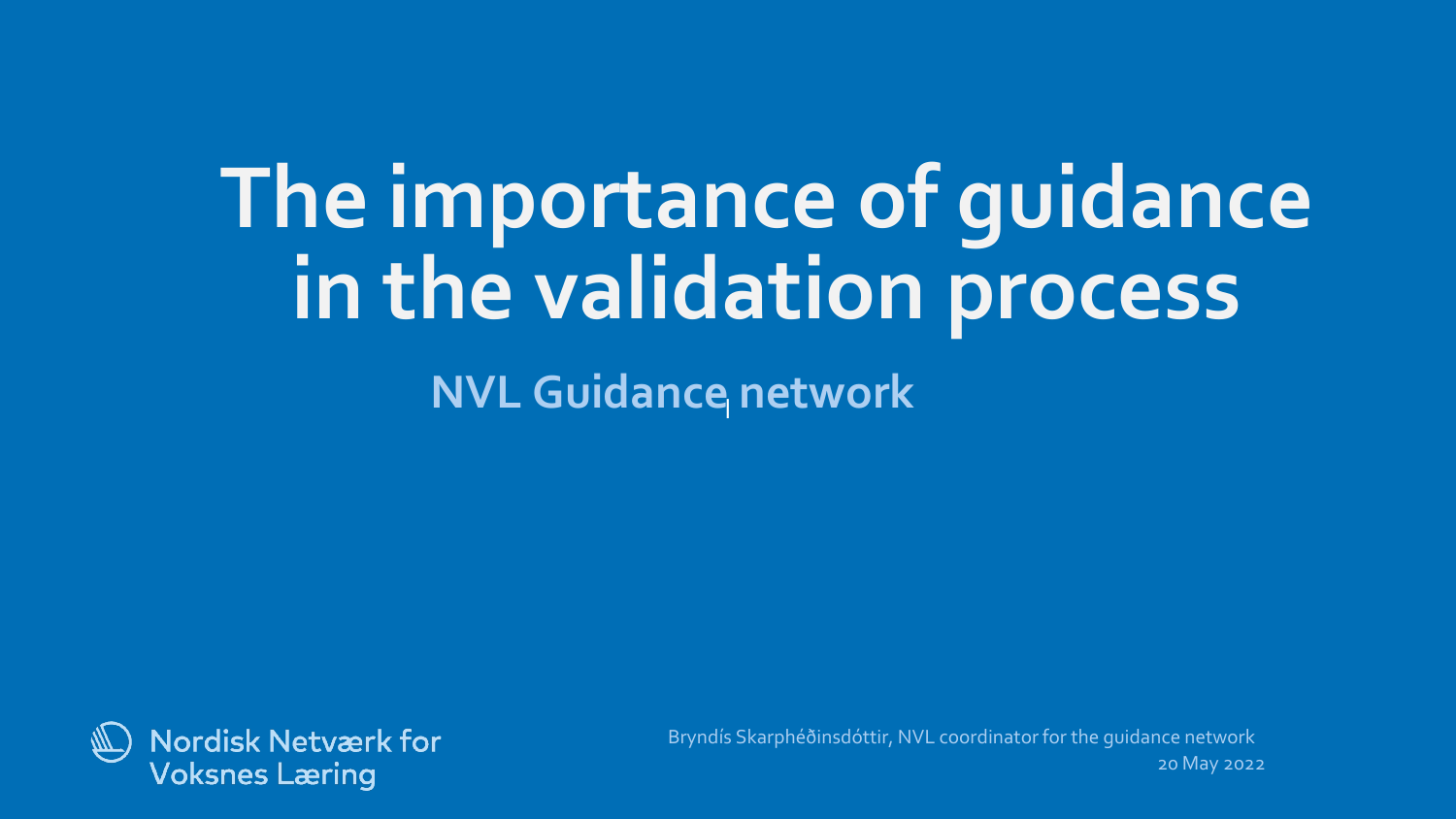## **Nordic Network for adult learning (NVL)**

- ― Promotes **development and implementation** of lifelong learning strategies in the Nordics
- ― Works according to the mandate of the **Nordic Council of Ministers**
- ― Supports **policy development and practice** for adult learning
- ― Encourages **Nordic cooperation and knowledge sharing**
- ― NVL is a **network organisation**

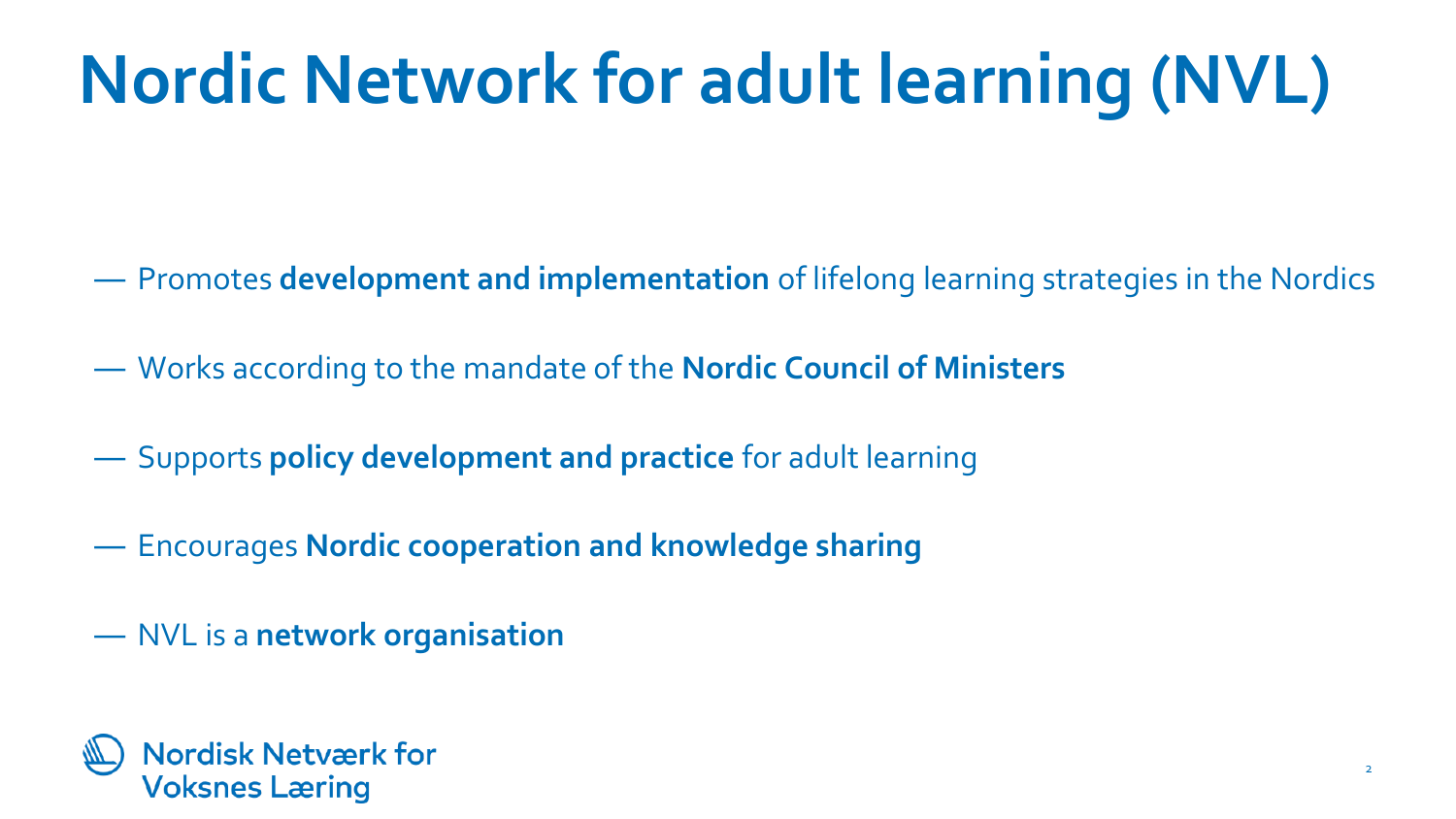### **Guidance in validation**

- ― Guidance as an intergrated part of the validation process is essential; **before**, **during**, and **after**
- ― The role of guidance in the validation process **varies considerably** in the Nordics
	- ∙ Some countries use guidance mainly for **assessment**
- ― The aims of VPL **can not be fully reached** without sufficient career guidance
	- ∙ Essential when working with **vulnerable** groups
	- ∙ Guidance can also address personal **needs** and facilitate **use** of the results to ensure a successful outcome

#### **Nordisk Netværk for Voksnes Læring**

"There is a need to increase a to guidance in general to sup validation practices."

Guidance in validation within the Nordic region

> Challenges and recommendations

> > 3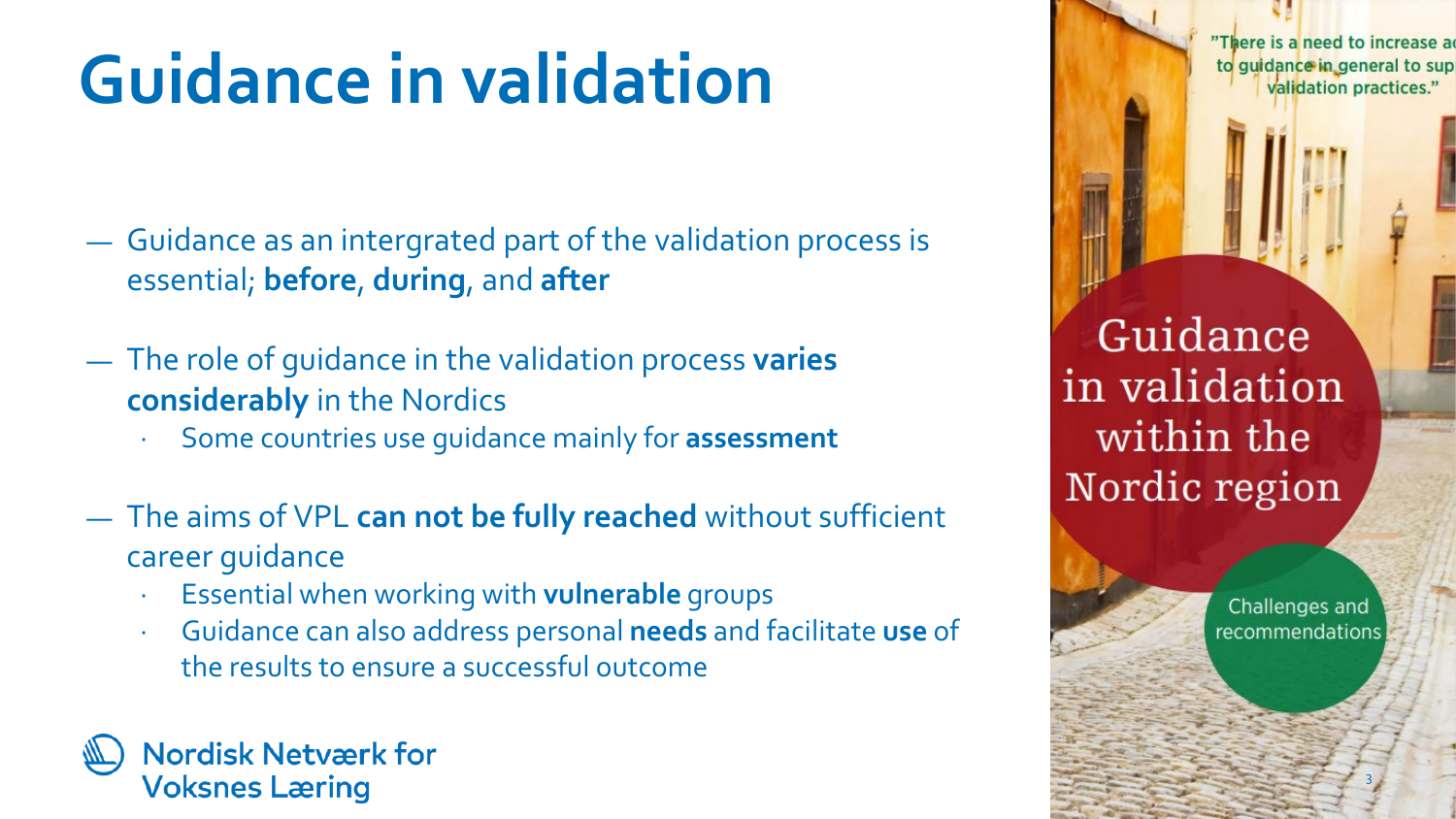### **The experience in Iceland**

#### ― **Guidance intergrated in every step of the VPL**

- ‒ Information & screening
- ‒ Identification & documentation
- ‒ Assessment & confirmation
- ‒ Verification & certification
- Follow up
	- ∙ results reviewed, goal setting, action planning
- ― Guidance, motivation and support throughout the validation of employability skills is **empowering**
	- ∙ Majory enter **employment or education** as a result

#### **Nordisk Netværk for Voksnes Læring**

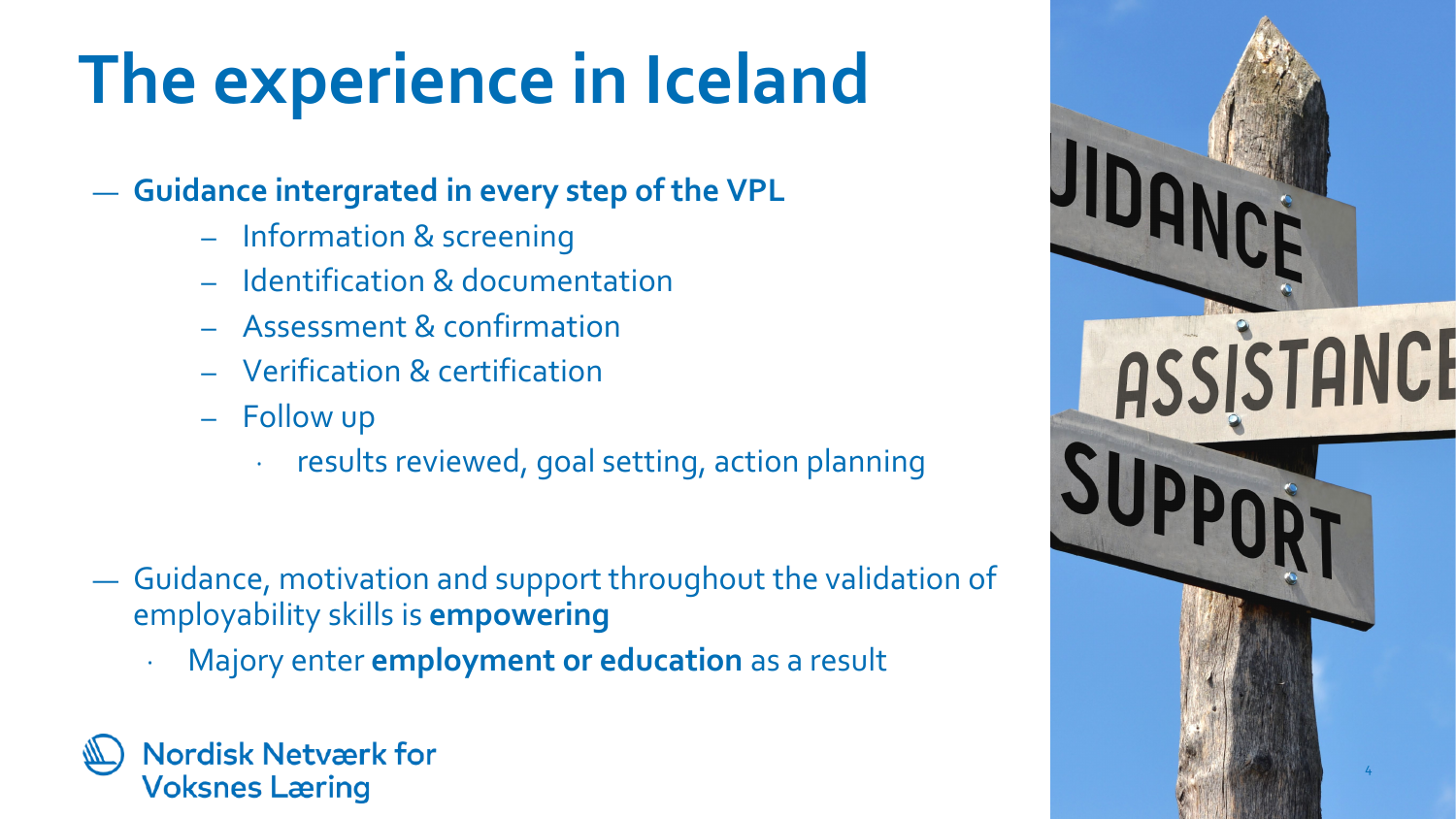

#### How much is guidance emphasized as playing a key role before, during and after the validation process in<br>your country?

Is the guidance considered to enable a positive outcome for vulnerable groups specifically?